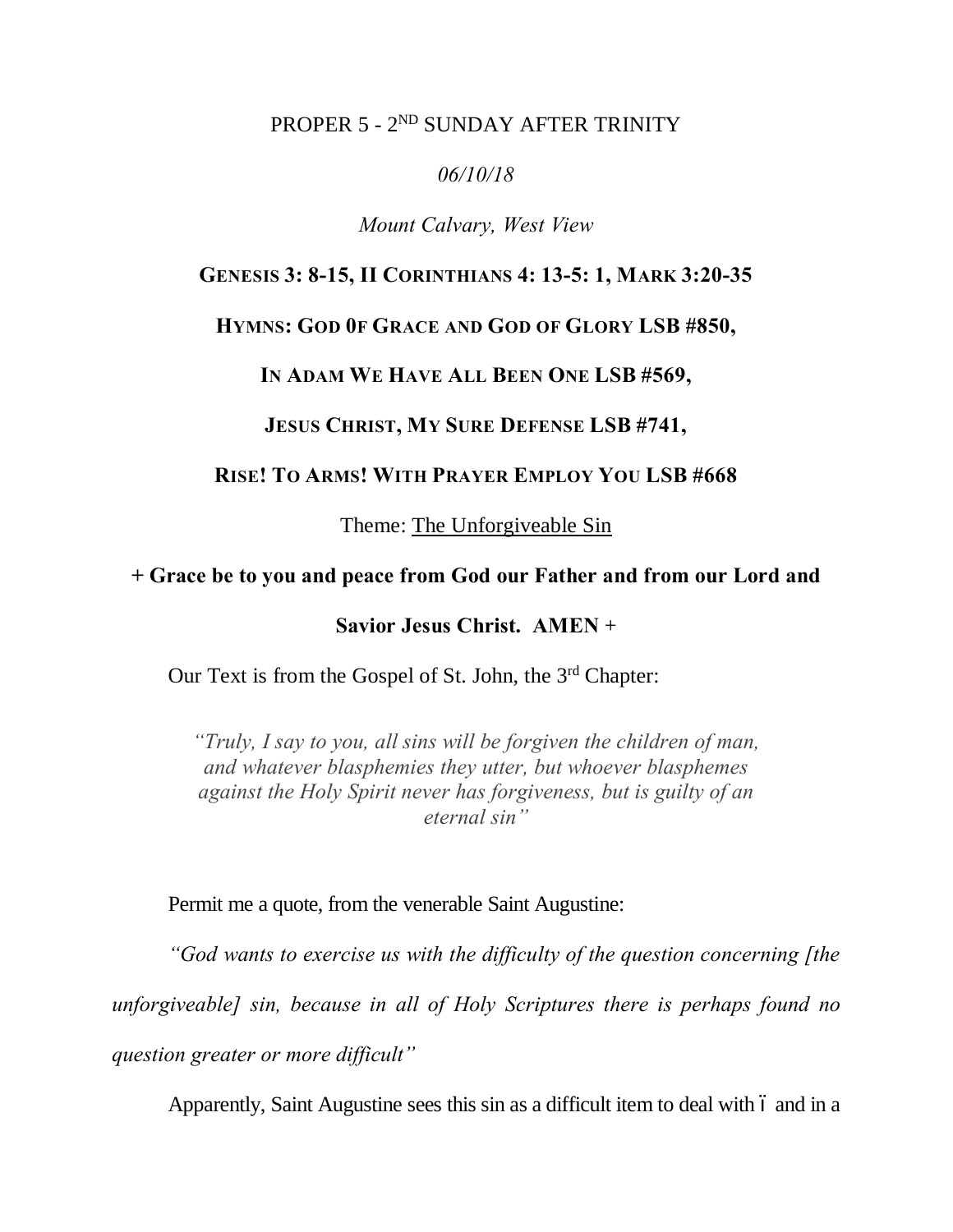way he is correct. This is one of those sins we hate to talk about, and we hate to deal with it. The unforgiveable sin is a difficult sin to identify, in fact, Luther flat out cautions any attempt to try to pin it on anybody. His words: *"Do not rashly charge anyone with this sin. There are poor, burdened consciences which the devil is driving to despair by causing them to think they have committed the unpardonable sin."* After all, who can delve into the heart of man and tell that this is happening, except God Himself? Who among us sees the inner man and makes the revelation that said sinner has hardened their heart? We have been taught that the unforgiveable sin is the sin in which the sinner has not repented for. The classic argument,  $\delta$ If a person commits a sin then dies, like yelling forbidden words as they careen off the road due to their reckless driving, flying over the embankment and die upon impact with the moving freight train below, have they committed the unforgiveable sin since they were impenitent? After all, they never asked for forgiveness! $\ddot{\text{o}}$ . The thing is, I cannot delve into the mind of God as to how He will ultimately handle such things, although I can personally say that the believer is in a state of grace, so the grace of God is always a better way to lean. As for the unbeliever, they are not in a state of grace, and therefore are condemned already 6 hence the UNFORGIVEABLE part of the sin.

The text is quite telling concerning this dichotomy. It opens with the revelation that the family of Jesus is saying that He is, (how shall we put this lightly?) a few Hymns shy of a Hymnal? A few casseroles short of a potluck? A few answers short of a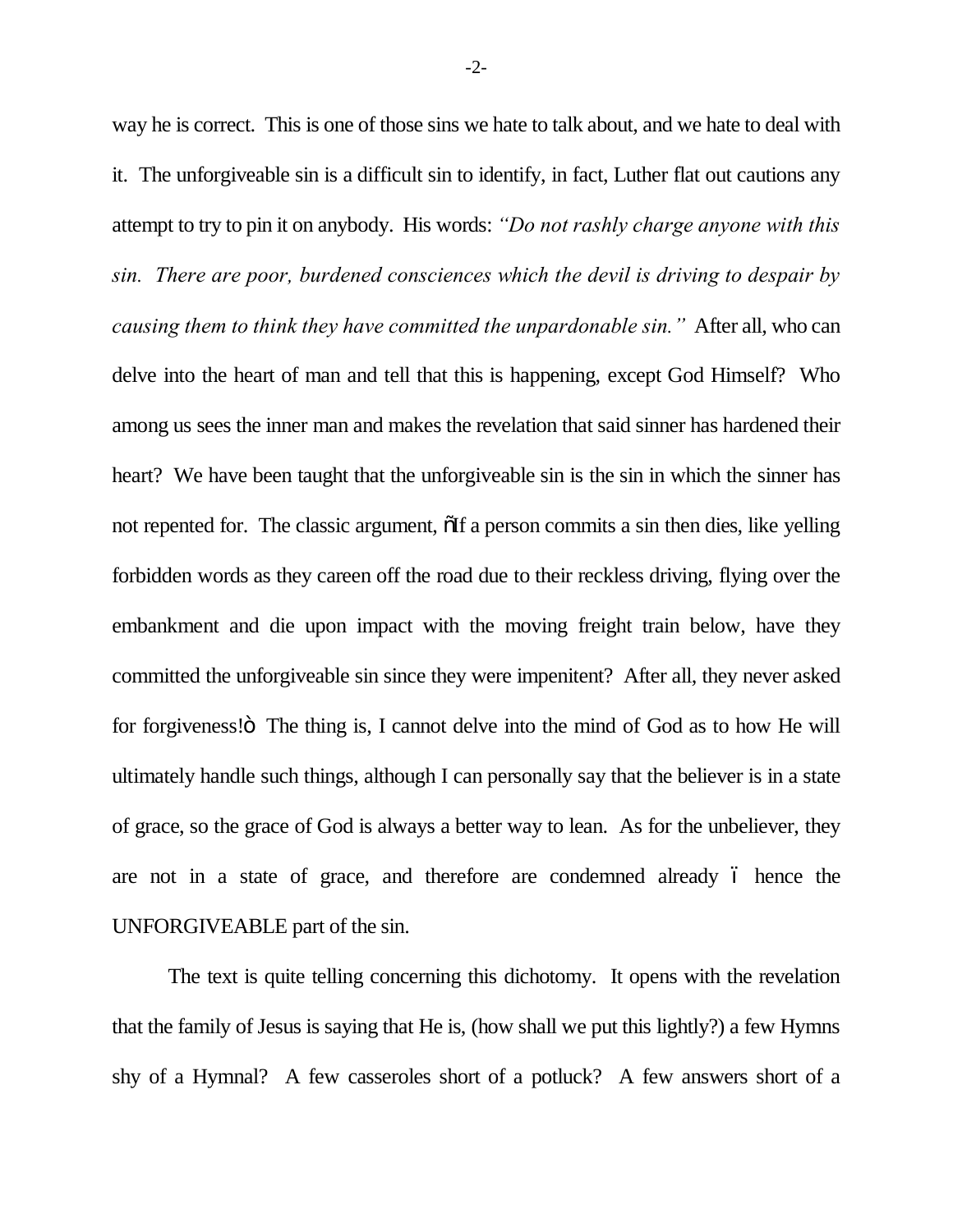Catechetical Examination? However you want to put it, they were calling Him crazy – out of His mind! Now as a never-ending exercise to follow the eighth commandment, I ask myself, is it possible that they were doing this to try and break up the crowd so that Jesus could get some needed rest and refreshment? But then I said,  $\delta$ No matter how you slice it, it to still baloney. Calling Jesus crazy only hampers the dissemination of the Gospel, so it still must be stopped. $\ddot{\mathrm{o}}$ 

Then it occurred to me, how has this changed at all today? Many today call us out of our minds because we stand on God $\alpha$  Word. We guide our children with the wisdom of not living together before marriage, and we are called  $\tilde{o}$ Archaic. $\tilde{o}$  We properly advise,  $\delta$ Do not come to the supper until you have been properly examined,  $\delta$  and we are called  $\delta$ Legalistic $\ddot{\rm{o}}$ . We say that hardened sinners can be saved by repenting of their sins, and we are called,  $\tilde{o}$  too lenient. $\ddot{o}$  Jesus ended our text with the revelation that the family of believers that trust in Him and His Word are His brothers and sisters and mothers. Is this not the point? All who believe and trust in the Word of God, the work of the Holy Ghost in this world through the Word and Sacrament ministry, is this not the believer that is saved? And if the believer believes in the Work of the Holy Ghost and believes that they confess their sins they receive absolution, is this not a brother in Christ Jesus, who today will be with Him in paradise? We all like Adam have been one huge rebellious man. We all have fled that evening voice that sought us as we ran. We fled God, and in losing God, we lost our brother too. Each singly sought and claimed his own; Each man his brother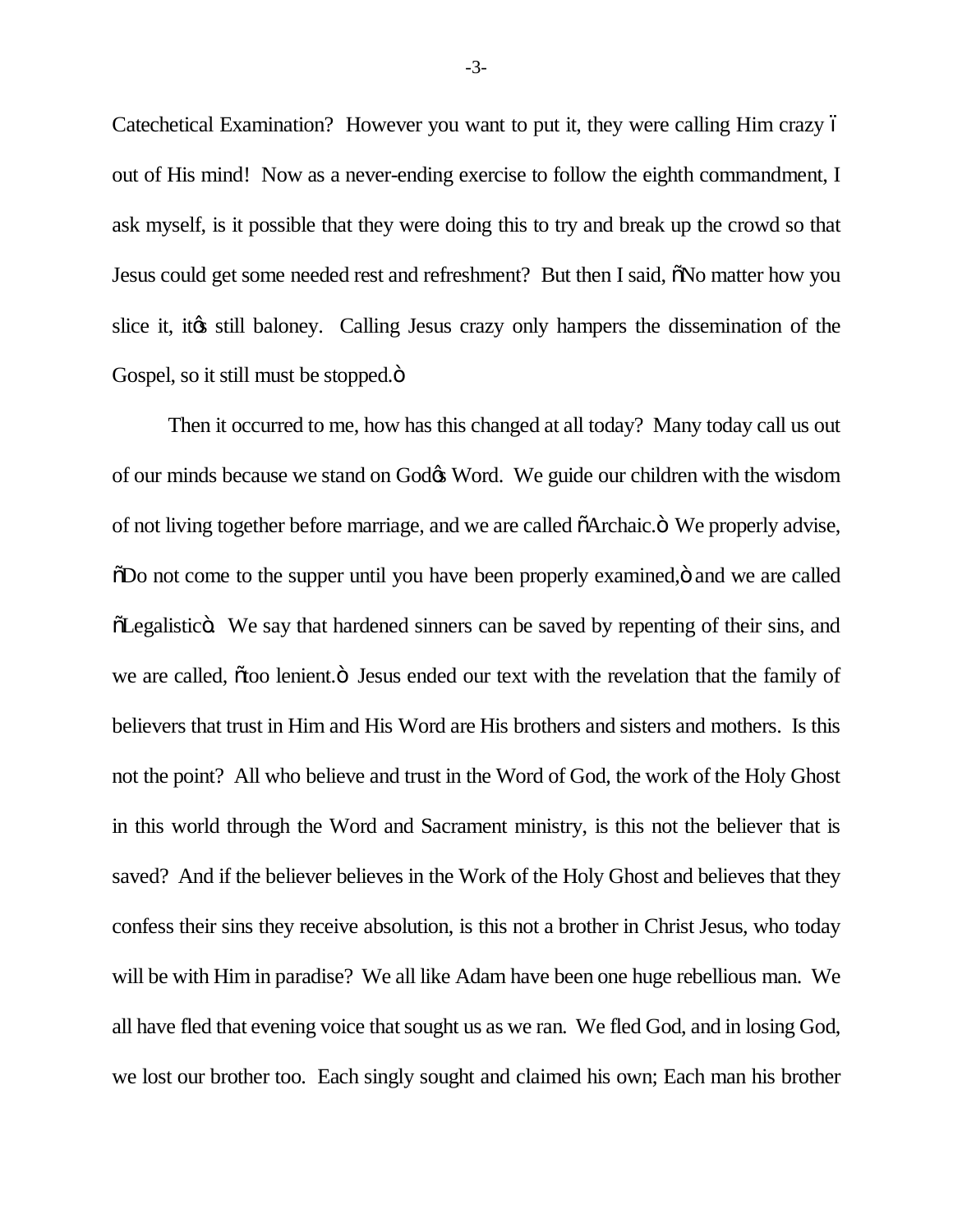slew. Today we call it  $\tilde{\sigma}$ Throwing under the bus $\ddot{\sigma}$  but as our Old Testament lessons reminds us, the blame game has been going on since day 8. No one wants to believe they are the reason for their sins. They blame others: the devil, the medications, the mental illness, God Himself. Yet we must admit before we can even confess our sins that these are OUR sins, and our most grievous fault. This is the horrible state we are in due to our sins, and yet, even the ultimate sin of blaspheming God can be forgiven. It may be only number two on the commandment big board, and all those commandments are not forgotten; we break them continuously, and yet, there is forgiveness, for the strong love of The Father sought us still and sent His only Son that we might hear The Shepherd voice and in hearing Him, become one. Hearing the Shepherd's call to repentance through The Sacraments you have your baptism and proper reception of Body and Blood The Spirit moves you to know you are forgiven and a child saved from the terrors of this world to enter the next.

It is true that you yourself can tell if you have broken the unforgiveable sin. As we have been taught through the testimonies of the Book of Concord, if you are grieving that you may have committed the unpardonable sin, you havengt for the Word is still doing its work to move you to repentance. It is when you believe that you have no need of Word or Sacrament ministry, for the Word and the Work are of no value to you, and you openly mock the work of God through Word and Sacrament, this is when you can be sure the Unpardonable sin has reared its ugly head. In our text, Jesus identifies the Pharisees as